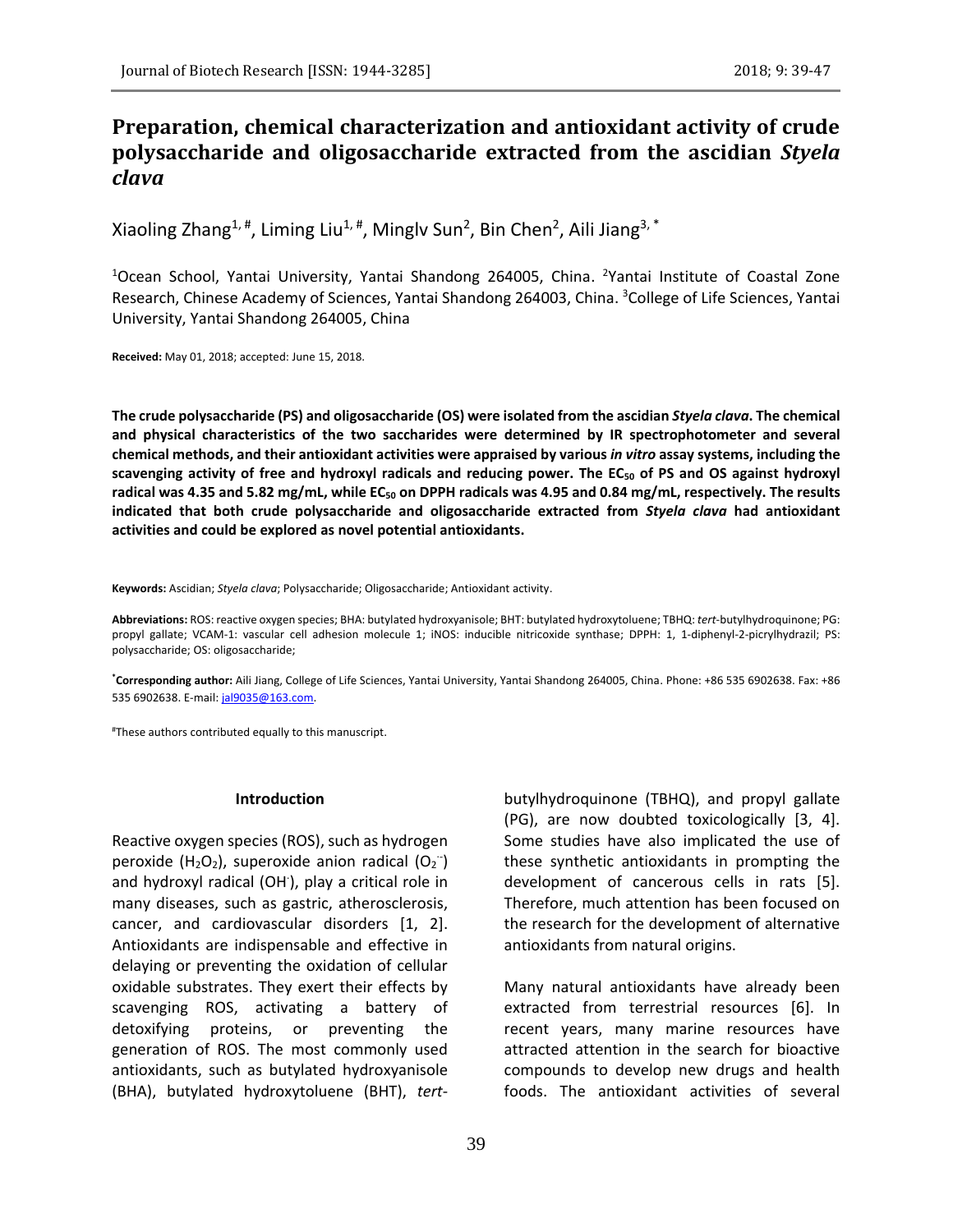polysaccharides from many marine resources have been described [7, 8]. Up to now, the studies on marine natural antioxidants are mainly limited to marine algae polysaccharides [9, 10]. There is some lack of knowledge about polysaccharides from marine animals [11, 12]. Oligosaccharides are known to exhibit several biological and physiological activities, but only a few literatures have demonstrated the antioxidant activity of oligosaccharides [13, 14]. Previous studies mainly dealt with the isolation of oligosaccharides by treatment with a mixture of polysaccharide hydrolyzing enzymes, which may have high randomness and low repetition. There are few studies on natural oligosaccharides with direct extraction. Researches mainly on polysaccharides and oligosaccharides from marine animal are also deficient [11, 15].

*Styela clava*, the solitary ascidian which is commonly known as the clubbed tunicate, distributed widely in Bohai and western Yellow seas. It is an efficient filter-feeder capable of depleting the water volume of suspended particles [16]. Previous researchers found that *Styela clava* contained substantial amounts of antimicrobial peptides such as clavanins and stylins which played significant roles in host defense against microbes [17, 18]. And the chondroitin sulfate extracted from *Styela clava* significantly inhibited NF-κB driven expressions of vascular cell adhesion molecule 1 (VCAM-1) and inducible nitricoxide synthase (iNOS) [11]. However, to the best of our knowledge, there are no reports about the antioxidant activity of polysaccharide and oligosaccharide from *Styela clava*.

In present study, the major polysaccharide and oligosaccharide were extracted from *Styela clava*. Their chemical and physical characteristics were determined by chemical methods and IR spectrophotometry. Hydroxyl radical scavenging, DPPH radical scavenging, and reducing power of these two samples were investigated using various *in vitro* assay systems

in order to discover the potential value of *Styela clava*.

# **Materials and methods**

# **Materials and chemicals**

Specimens of *Styela clava* were collected from Yantai, Shandong Province, China and stored under 0°C.

Dialysis membranes were produced by Spectrum Co., and molecular weight (MW) was cut off at 3,500 Da. 1, 1-diphenyl-2-picrylhydrazil (DPPH) and D-glucuronic acid were purchased from Sigma Chemical Co. (St. Louis, Mo, USA). All other chemicals used were of analytical grade.

# **Extraction of sulfated polysaccharide from**  *Styela clava*

The lyophilized and powdered *Styela clava* (300 g) was degreased by ethyl acetate and extracted twice in 3 L boiling water for 2 h. After cooling, the solution was separated from the residues by successive filtration through gauze and concentrated using a rotary evaporator at 58°C under reduced pressure, followed by adding 60 mL papain (5 U/mL). The solution was heated in 55°C water bath for 4 h. Next, a portion of trichloroacetic acid (5%) was dropped into the condensation solution. As a result, the proteins including papain were precipitated and removed by centrifugation. This step was repeated until no precipitation was separated.

After the removal of proteins, the supernatant was collected and dialyzed in cellulose membrane tubing against distilled water for two successive days to remove the impurities with MW<3,500 Da. The retained fraction was recovered, concentrated under reduced pressure, frozen at -20°C overnight and precipitated by adding triple volume of 95% (v/v) ethanol. The extract was centrifuged and crude polysaccharide (PS) was obtained as the precipitate, which was lyophilized and stored at  $-20^{\circ}$ C.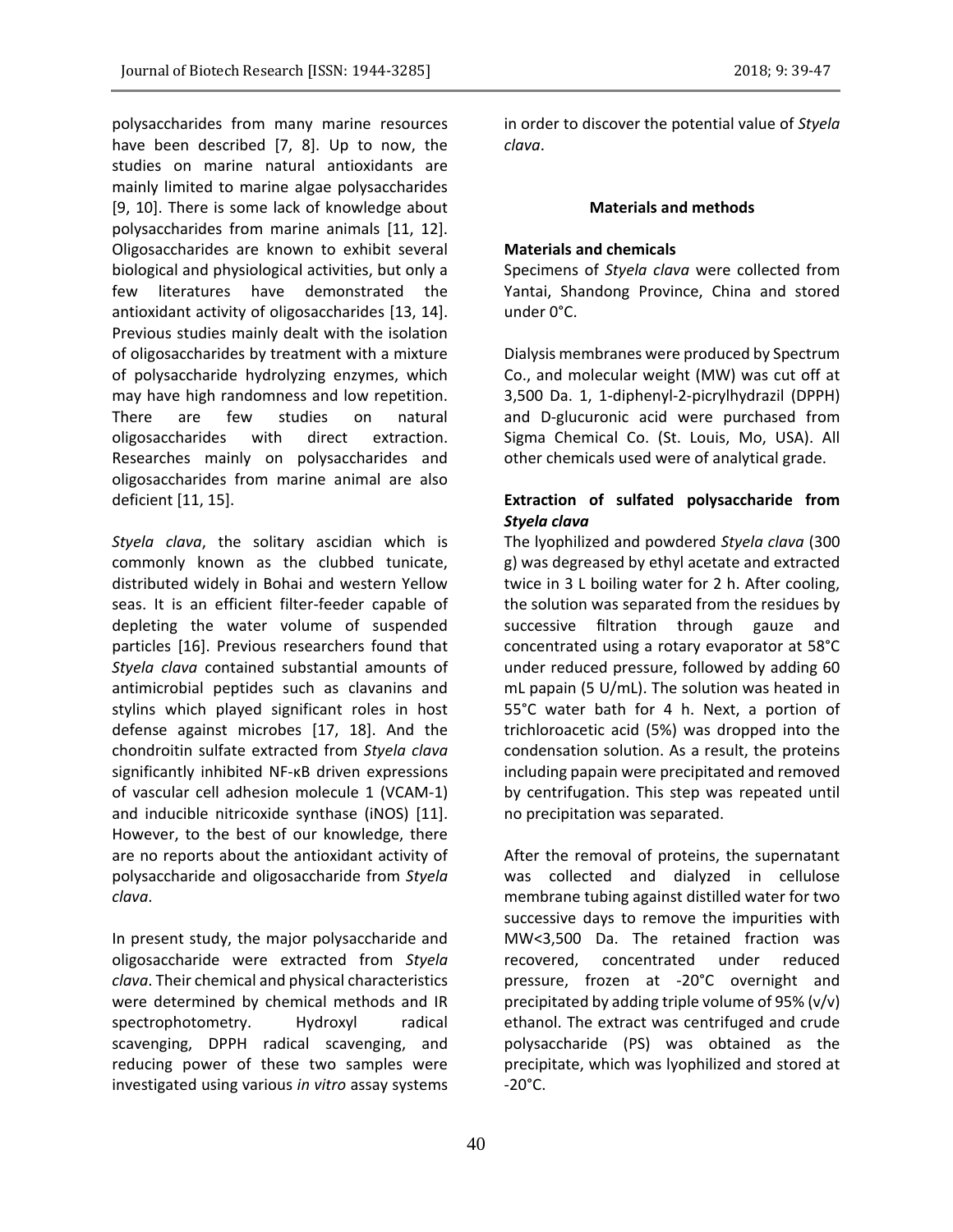# **Extraction of sulfated oligosaccharide from**  *Styela clava***.**

After removing the precipitate of PS from the extract as illustrated above, the supernatant was concentrated using a rotary evaporator at 40°C. The condensation was extracted by n-butanol to remove glycosides. Then, the water-solution was concentrated to a small volume under vacuum at 58°C and dried to obtain oligosaccharide (OS). The sample was also stored at -20°C.

### **Chemical analysis**

The carbohydrates were determined by the phenol-sulfuric acid method, using D-glucose as standard. Sulfate content was analyzed by the barium chloride-gelatin method. Uronic acid was estimated in a modified carbazole method using D-glucuronic acid as standard [19].

### **IR spectroscopy analysis**

The IR spectrum of PS and OS was determined using an infrared spectrophotometer (Shimadzu IR-400, Shimadzu Co., Japan). The samples were ground with KBr powder and then pressed into pellets for IR measurement in the 4,000-400/cm frequency range.

#### **Antioxidant activity**

# **(1) Hydroxyl radical assay:**

Hydroxyl radical-scavenging activity was measured by the method of Smirnoff & Cumbes [20] with a minor modification. Samples (PS and OS) were substituted with distilled water at 0 (blank), 0.5, 1, 1.5, 2.0, 2.5, 3.0, 3.5, and 4.0 mg/mL. The reaction mixture contained 0.5 mL of safranine O (360 μg/mL), 0.5 mL of EDTA-Fe (2 mM), 1.0 mL of  $H<sub>2</sub>O<sub>2</sub>$  (3.0%) and 1 mL samples of varying concentrations in 4.5 mL sodium phosphate buffer (150 mM, pH 7.4). After incubated for 30 min at 37°C, the absorbance of the mixture was measured at 520 nm. Sodium phosphate buffer replaced  $H_2O_2$  in the mixture served as control. The capability of scavenging hydroxyl radical was calculated using the following equation:

Scavenging effect (%) =  $[(A_1 - A_0')/A_0] \times 100$ 

Where  $A_0$  is the absorbance of the control,  $A_1$  is the absorbance of the sample, and  $A_0'$  is the absorbance of blank.

### **(2) DPPH free-radical assay:**

The free radical scavenging activity of PS and OS was assayed according to the method of Shimada *et al*. [21] using 1, 1-diphenyl-2-picrylhydrazil (DPPH). Briefly, 1 mL 0.1 mM ethanol solution of DPPH was added in 3 mL water solution of extracts with different concentrations. The mixture was shaken vigorously and incubated at room temperature for 30 min in the dark. Then the absorbance was measured at 517 nm in a spectrophotometer. Lower absorbance of the reaction mixture indicated higher free radical scavenging activity. The DPPH radical concentration was calculated using the following equation:

Scavenging effect  $(\% ) = [(A_0-A_1)/A_0] \times 100$ 

Where  $A_0$  is the absorbance of the control reaction and  $A_1$  is the absorbance in the presence of the sample.

#### **(3) Reducing power assay:**

The reductive potential of extracts was determined according to the method of Oyaizu [22]. Different concentrations of each sample in 1 mL distilled water was mixed with phosphate buffer (2.5 mL, 0.2 M, pH 6.6) and potassium ferricyanide  $[K_3Fe(CN)_6]$  (2.5 mL, 1%). The mixture was incubated at 50°C for 20 min. A portion (2.5 mL) of trichloroacetic acid (10%) was added to the mixture to terminate the reaction. Then 2.5 mL of the solution was mixed with distilled water (2.5 mL) and FeC $l_3$  (0.5 mL, 0.1%). The absorbance was measured at 700 nm in a spectrophotometer. Higher absorbance of the reaction mixture indicated greater reducing power.

#### **Statistical analysis**

All bioassay results were expressed as means ± standard deviation (SD). The experimental data were subjected to an analysis of variance (ANOVA) for a completely random design. For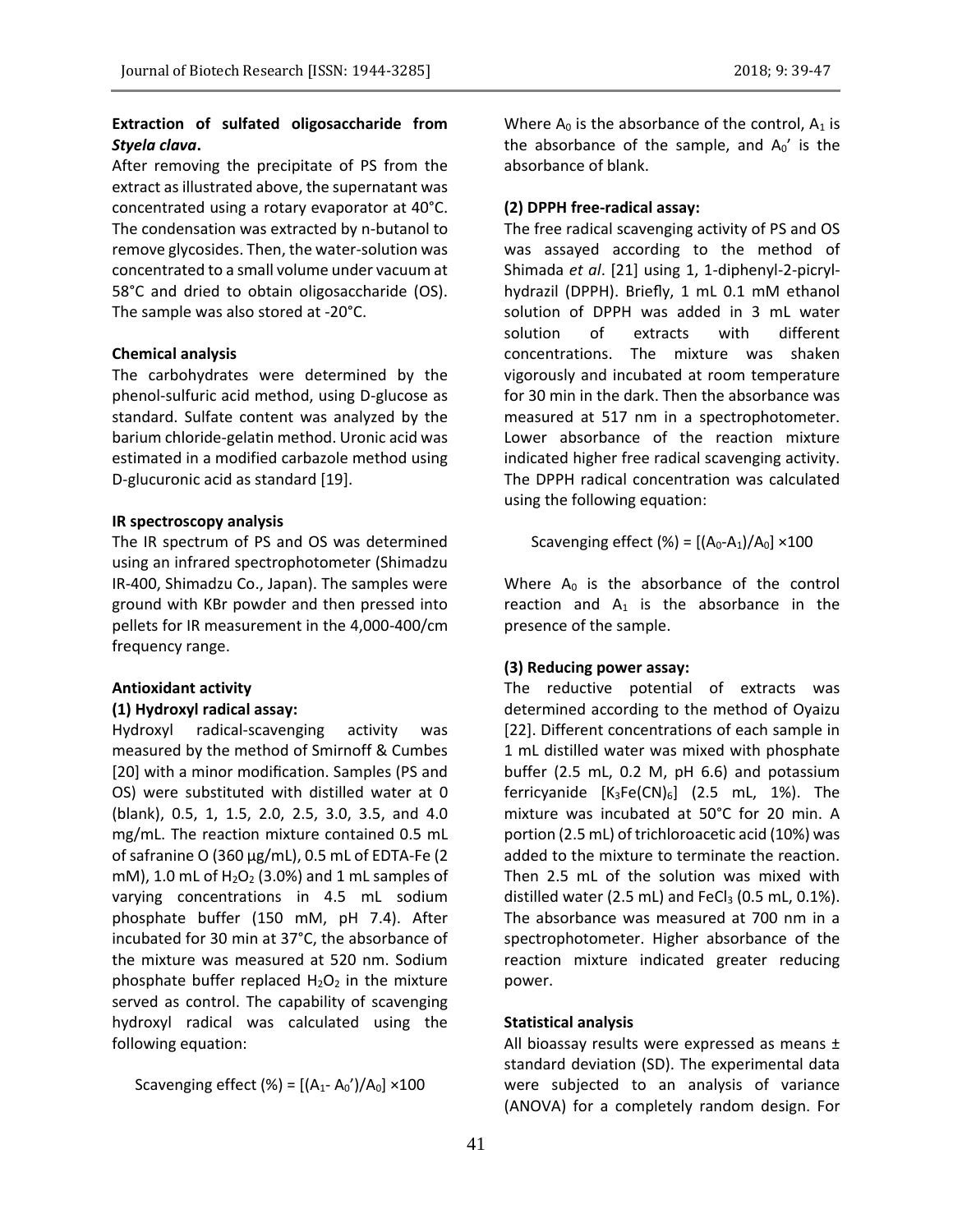each concentration, three parallel measurements were prepared for assays of each antioxidant attribute. Differences at P<0.05 (95% confidence level) were significant.

#### **Results and discussion**

#### **Extraction and chemical analysis**

Data of extraction and chemical compositions of two samples isolated from *Styela clava* were given in table 1. The results showed that the yield of OS was more than twice of PS. It was reported that ethyl alcohol precipitation was the most convenient method. The yields of samples were controlled by volume ratio of material to solvent, pH of the solution and extraction temperature *et al*. The sulfate contents of samples were 13.42% (PS) and 18.30% (OS), respectively. OS with a lower MW had higher sulfate content than PS. The uronic acid content in PS and OS was 6.74% and 4.27%, respectively.

**Table 1.** Extraction yield and chemical compositions of two samples isolated from *Styela clava*.

| Sample | Yield | <b>Sulfate</b> | Uronic acid |
|--------|-------|----------------|-------------|
| рς     | 1.92% | 13.42%         | 6.74%       |
| OS     | 4.37% | 18.30%         | 4.27%       |

PS and OS were crude polysaccharide and oligosaccharide extracted from *S. clava*, respectively.

#### **IR spectra**

IR spectra of two samples from *Styela clava* are shown in figure 1. Typical signals at 3,428, 1,635, 1,415, and 1,072/cm were clear for both samples. The intensity of bands around 3,428/ cm was assigned to υOH stretching frequency which was existed in the hydrogen bond of the molecules, and as expected it was broad. Signals at 2,930/cm or so were from the stretch vibration of C-H group. The peak at 1,635/cm of OS, attributed to the asymmetric stretch vibration of COO of uronic acid, was weaker than that of PS, which means the content of uronic acid was lower. And signals at 1,425/cm was due to the symmetric stretch vibrations of COO<sup>-</sup> and the stretch vibration of C-O within -

COOH. Absorption at 1,249/cm was possibly due to non-symmetric C-O-C stretching vibration. In addition, the band around 1,060/cm was dominated by the glycosidic linkage υ(C-O-C) stretching vibration contribution [23, 24].

# **Hydroxyl radical scavenging activity of PS and OS from** *Styela clava*

The hydroxyl radical, generated in the system by the Fenton reaction, is known to be a highly potent oxidant, which can react with all biomacromolecules functioning in living cells [25]. As shown in figure 2, both samples were found to exhibit the ability to scavenge hydroxyl radicals in a concentration-dependent manner. PS and OS showed stronger hydroxyl radical scavenging activities than Vitamin C. At 5 mg/mL, the scavenging effect of PS, OS, and Vitamin C was 57.61%, 43.75% and 30.5%, respectively. Scavenging effect of PS was higher than OS (P<0.05). EC<sub>50</sub> (50% effective concentration) of PS, OS, and Vitamin C against hydroxyl radical was 4.35, 5.82, and 8.16 mg/mL, respectively.

Qi *et al*. [25] reported high sulfate content ulvans exhibited stronger antioxidant activity than that of natural ulvan *in vitro*. Similar results were observed by Hu *et al*. [23], which implying a positive correlation between sulfate content and antioxidant activity. But the result in this paper was contrary to them. OS with higher sulfate content exhibited weaker hydroxyl radical scavenging activity than that of PS. Therefore, in addition to sulfate content, some other chemical components may be responsible for the scavenging activity as well. According to another report by Qi *et al*. [25], the results indicated that MW markedly affected the antioxidant activities of ulvans. This phenomenon was also confirmed by Kong *et al*. [26], who isolated three fractions of polysaccharide from pulp tissue of litchi (*Litchi chinensis* Sonn.) and found that the fraction with lowest MW possessed the strongest scavenging effect of hydroxyl radical. However, the result in this paper is different with these.

Moreover, earlier researchers suggested that two mechanisms might be responsible for the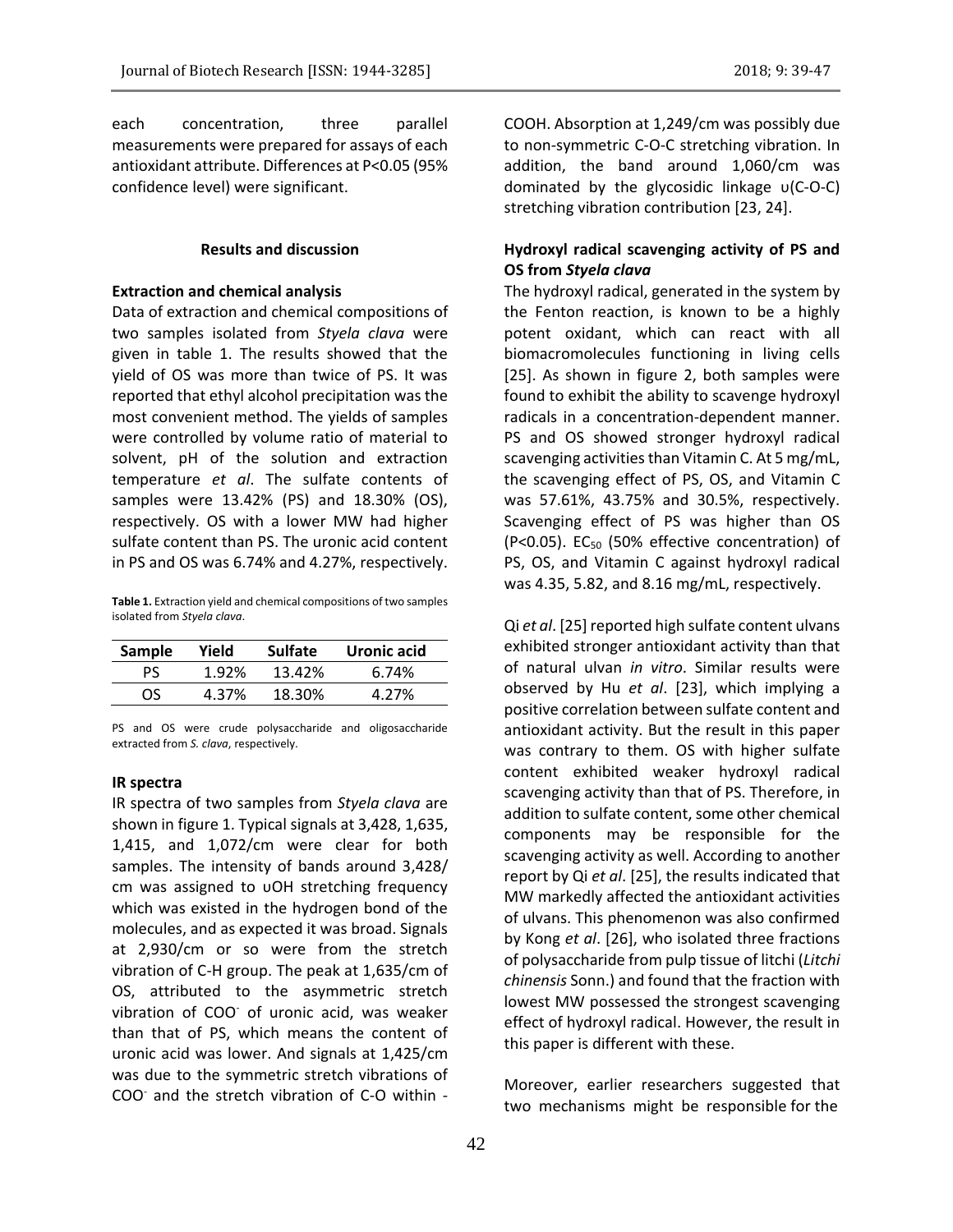

**Figure 1.** The IR spectra of samples PS (a) and OS (b).

hydroxyl radical scavenging ability of sulfated saccharide. One suppresses the generation of hydroxyl radical, and the other scavenges hydroxyl radicals generated [1]. The free-radical scavenging activity is partially related to monosaccharide constitutions [27]. It is likely that the antioxidant activities of PS and OS were combination of several factors. The mechanisms of the samples need to be further studied.

# **DPPH radical scavenging activity of PS and OS from** *Styela clava*

The scavenging effect of antioxidants on DPPH radical was thought to be due to their hydrogen donating ability. Since DPPH is a stable radical, the model of scavenging DPPH radical is widely accepted as a method to evaluate the free radical-scavenging activities of antioxidants. It accepts an electron or hydrogen radical to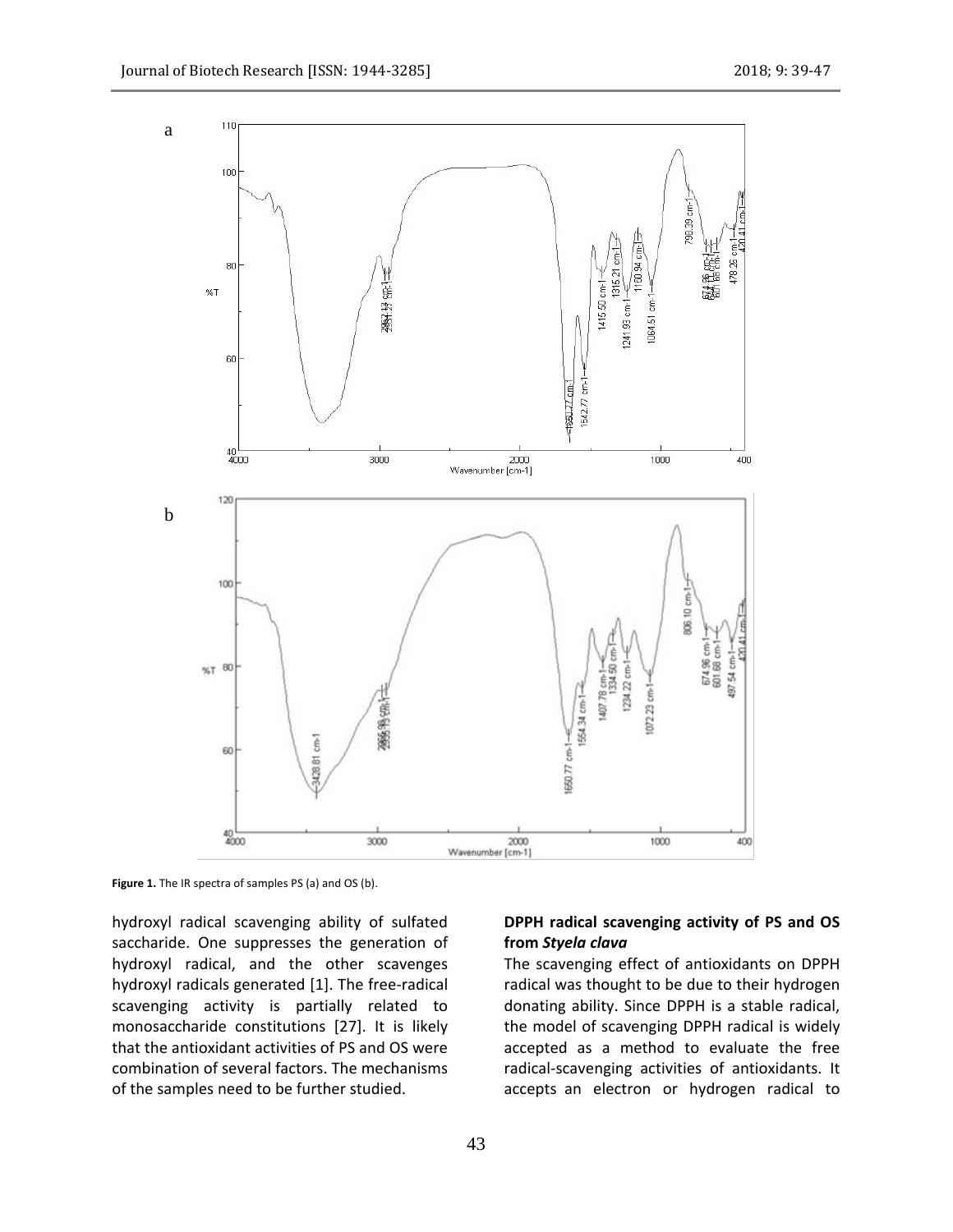

**Figure 2.** The scavenging effect of PS (●), OS (◆) and Vitamin C (▲) on hydroxyl radical.

become a stable diamagnetic molecule [28]. Lower absorbance of the reaction mixture at 517 nm indicated higher free radical scavenging activity. As shown in figure 3, the scavenging abilities of both PS and OS were concentration related. Both samples showed obvious scavenging effect on DPPH radical. The effect of OS was significantly higher than that of PS (P<0.05) at all the experimental concentrations. EC<sup>50</sup> of PS and OS against DPPH radicals were 4.95 and 0.84 mg/mL, respectively. At 1 mg/mL, the scavenging ability was 10.24% for PS and 60.01% for OS. At a concentration of 1.5 mg/mL, the scavenging ability increased to 15.04 and 87.27% for PS and OS, respectively. However, the two samples showed weaker DPPH scavenging effect than Vitamin C, which exhibited 44.22% scavenging ability even at 10 μg/mL (data not shown).

Previous studies showed that the scavenging ability of three main crude polysaccharides extracted from brown seaweed *Sargassum pallidum* on DPPH radicals were no more than 20% at the concentration of 3.8 mg/mL [29], while data of PS in this paper was more than 30% at the same concentration. OS showed an obviously better DPPH scavenging ability than the fractions of the low MW fucoidan (DFPS) extracted from *Laminaria japonica*, which EC<sub>50</sub> were much higher than 3 mg/mL [19]. Therefore, though the scavenging effects of two samples on DPPH radicals were all relatively lower than that of ascorbic acid, they may act as primary antioxidants, especially the OS.

#### **Reducing power**

The reducing capacity of a compound serves as a significant indicator of its potential antioxidant activity. The presence of reductants such as antioxidant substances in the antioxidant samples causes the reduction of the  $Fe<sup>3+</sup>/ferricvanide$  complex to the ferrous form, and Fe $2+$  can be monitored at 700 nm [30]. The color of test solution changed from yellow to various shades of green and blue depending on the reducing power of samples. Higher absorbance value equals to stronger reducing power. Figure 4 depicted the reducing power of PS and OS using the potassium ferricyanide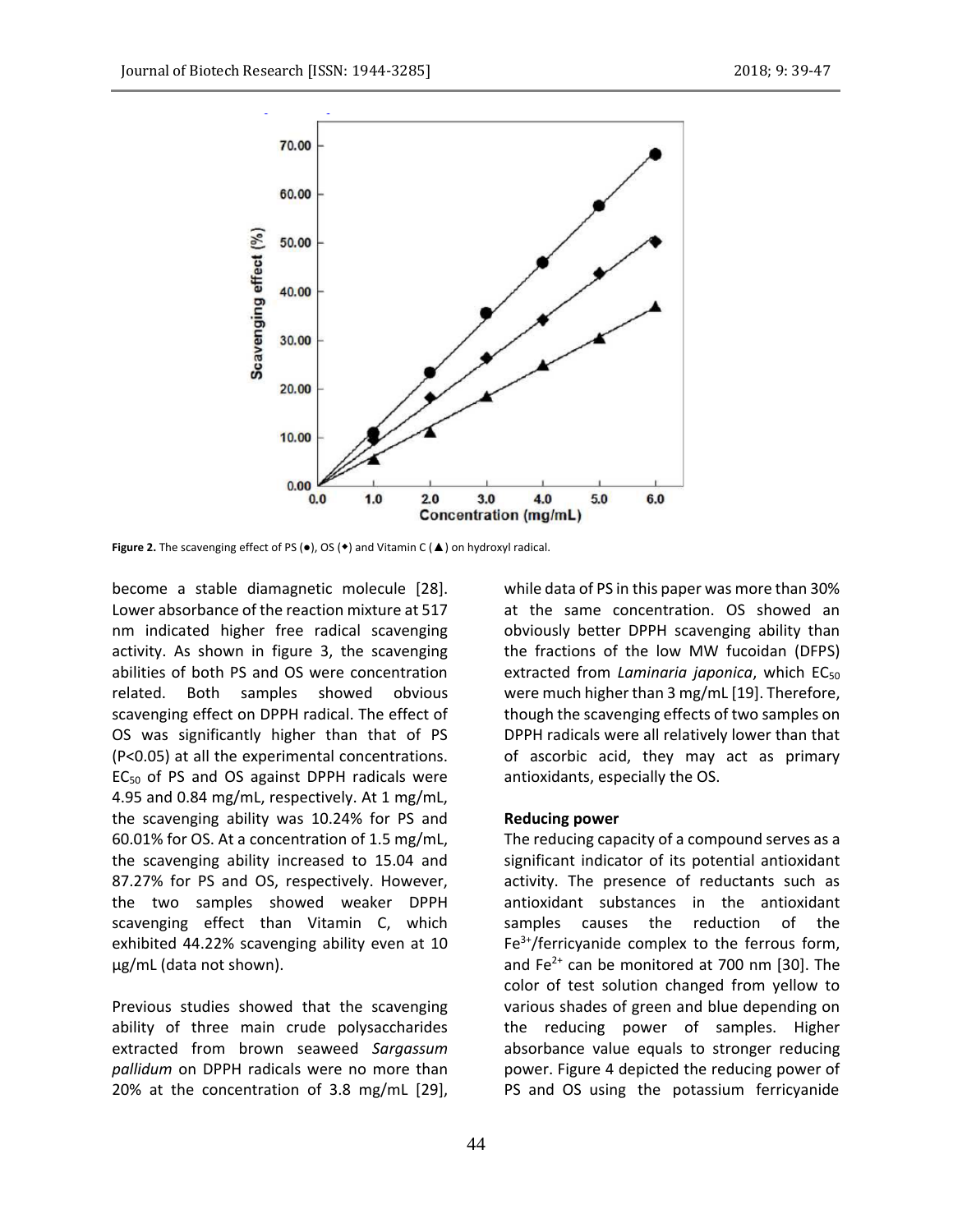

**Figure 3.** The scavenging effect of PS (●) and OS (◆) on DPPH radical.



**Figure 4.** The reducing power of PS (●) and OS (◆) on hydroxyl radical.

reduction method. The reducing power of the samples correlated well with the increasing concentration. The reducing power of OS was significantly higher than that of PS (P<0.05) when the experimental concentrations was higher than 1.0 mg/mL. Data indicated that reducing power of PS and OS probably play a role in the observed antioxidant effect.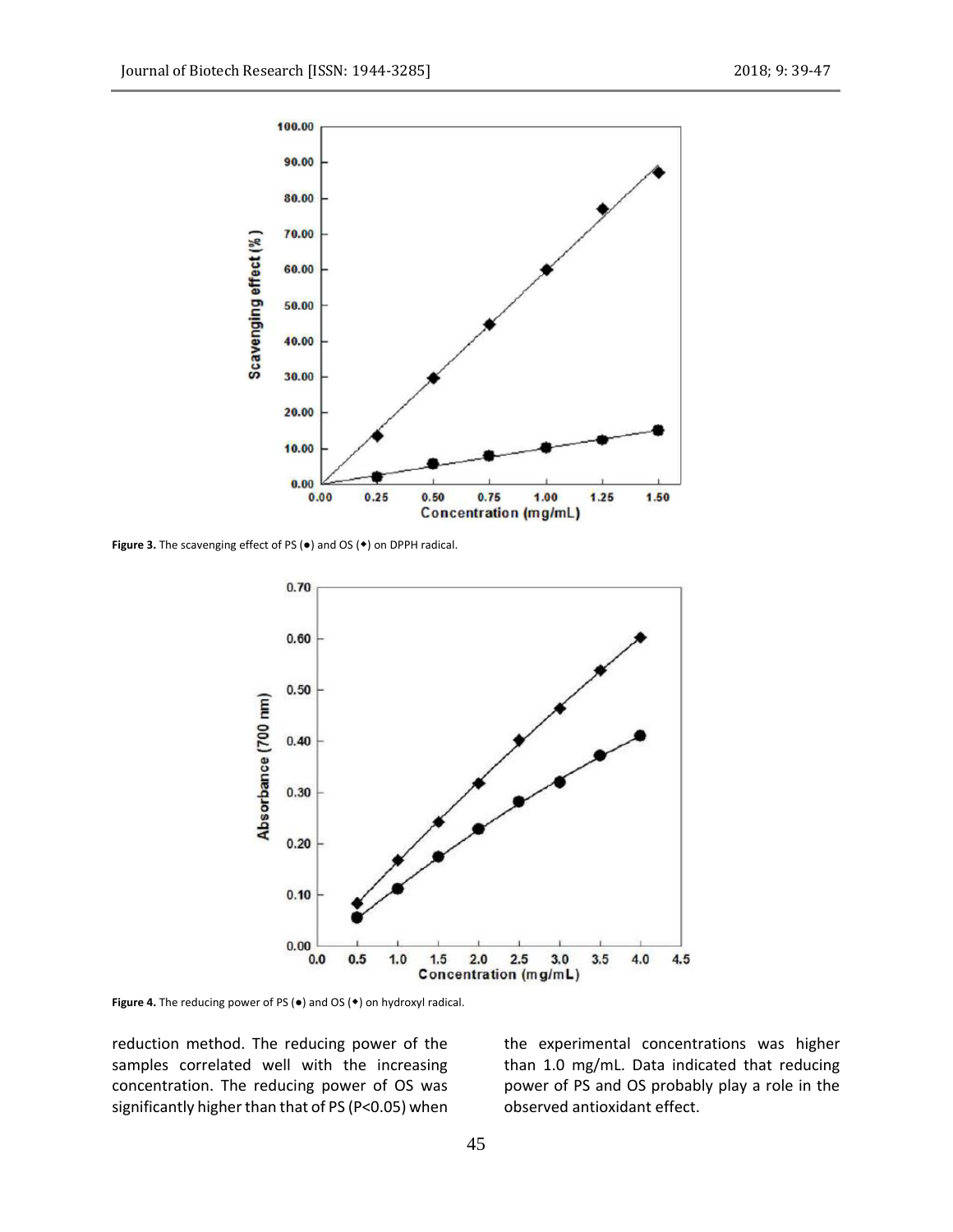The reducing properties are generally associated with the presence of reductones, which have been shown to exert antioxidant action by breaking the free radical chain by donating a hydrogen atom [25]. Polysaccharide chains have one reducing and one non-reducing end. Lower MW samples show higher number of reducing and non-reducing ends [25]. Therefore, the reducing power may be affected by MW of samples. This phenomenon has been confirmed in this paper for OS with lower MW and higher antioxidant activity.

#### **Conclusions**

The results clearly indicated that both crude polysaccharide and oligosaccharide extracted from marine animal *Styela clava* possesses antioxidative ability. The scavenging effect of PS on hydroxyl radical was significantly higher than that of OS. The reducing power and DPPH radical scavenging ability of OS were higher than PS. The present findings appear useful in further studies on the purification and identification of specific fractions that are responsible for the higher antioxidant activities. These experiments are now in progress. The results may shed the light on a better understanding on the polysaccharide and oligosaccharide extracted from *Styela clava* as potential functional antioxidants for their antioxidant activity.

#### **Acknowledgements**

This work was supported by grant 31070368 from the China Natural Science Foundation and Collaborative Innovation Center of Quality and Safety Controlling of Modern Mariculture and Food Processing.

#### **Reference**

1. Shon MY, Kim TH, Sung NJ. 2003. Antioxidants and free radical scavenging activity of *Phellinus baumii* (*Phellinus* of Hymenochaetaceae) extracts. Food Chem. 82(4):593–597.

- 2. Duan XJ, Zhang WW, Li XM & Wang BG. 2006. Evaluation of antioxidant property of extract and fractions obtained from a red alga, *Polysiphonia urceolata*. Food Chem. 95(1):37–43.
- 3. Grice HC. 1986. Safety evaluation of butylated hydroxytulene (BHT) in the liver, lung and gastrointestinal tract. Food Chem Toxicol. 24:1127–1130.
- 4. Buck DF. 1991. Antioxidants in food additives, users handbook. Glagow: Academic Publishers. pp. 5.
- 5. Huang HL, Wang BG. 2004. Antioxidant capacity and lipophilic content of seaweeds collected from the Qingdao coastline. J. Agric. Food Chem. 52(16):4993–4997.
- 6. Moure A, Cruz JM, Franco D, Domínguez JM, Sineiro J, Domínguez H, Núñez MJ, Parajó JC. 2001. Natural antioxidants from residual sources. Food Chem. 72(2):145– 171.
- 7. Liqin S, Ling W, Jing L, Honghui L. 2014. Characterization and antioxidant activities of degraded polysaccharides from two marine Chrysophyta. Food Chem. 160(3):1–7.
- 8. Liqin S, Ling W, Yan Z. 2012. Immunomodulation and antitumor activities of different molecular weight polysaccharides from *Porphyridium cruentum*. Carbohyd Polym. 87(2):1206–1210.
- 9. Nagai T, Yukimoto T. 2003. Preparation and functional properties of beverages made from sea algae. Food Chem. 81(3):327–332.
- 10. Qi HM, Zhang QB, Zhao TT, Chen R, Zhang H, Niu XZ, Li ZE. 2005. Antioxidant activity of different sulfate content derivatives of polysaccharide extracted from *Ulva pertusa* (Chlorophyta) *in vitro*. Int. J. Biol. Macromol. 37(4):195–199.
- 11. Xu CX, Jin H, Chung YS, Shin JY, Woo MA, Lee KH, Palmos GN, Choi BD, Cho MH. 2008. Chondroitin sulfate extracted from the *Styela clava* tunic suppresses TNF-α-induced expression of inflammatory factors, VCAM-1 and iNOS by blocking Akt/NF-κB signal in JB6 cells. Cancer Lett. 264(1):93–100.
- 12. Lee YE, Kim H, Seo C. 2017. Marine polysaccharides: therapeutic efficacy and biomedical applications. Archives of Pharm Res. 40(9):1006–1020.
- 13. Sun T, Yao Q, Zhou DX, Mao F. 2008. Antioxidant activity of Ncarboxymethyl chitosan oligosaccharides. Bioorg. Med. Chem. Lett. 18(21):5774–5776.
- 14. Yuan XP, Wang J, Yao HY. 2005. Antioxidant activity of feruloylated oligosaccharides from wheat bran. Food Chem. 90(4):759–764.
- 15. Matias JC, Rui RC, João FM. 2016. Marine origin polysaccharides in drug delivery systems. Mar Drug. 14(34):1–27.
- 16. Jiang AL, Lin J, Wang CH. 2008. Physiological energetics of the ascidian *Styela clava* in relation to body size and temperature. Comp. Biochem. Physiol. A. Mol. Integr. Physiol. 149(2):129– 136.
- 17. Löfgren SE, Miletti LC, Steindel M, Bachère E, Barracco MA. 2008. Trypanocidal and leishmanicidal activities of different antimicrobial peptides (AMPs) isolated from aquatic animals. Exp. Parasitol. 118(2):197–202.
- 18. Menzel LP, Lee IH, Sjostrand B, Lehrer RI. 2002. Immunolocalization of clavanins in *Styela clava* hemocytes. Dev. Comp. Immunol. 26(6):505–515.